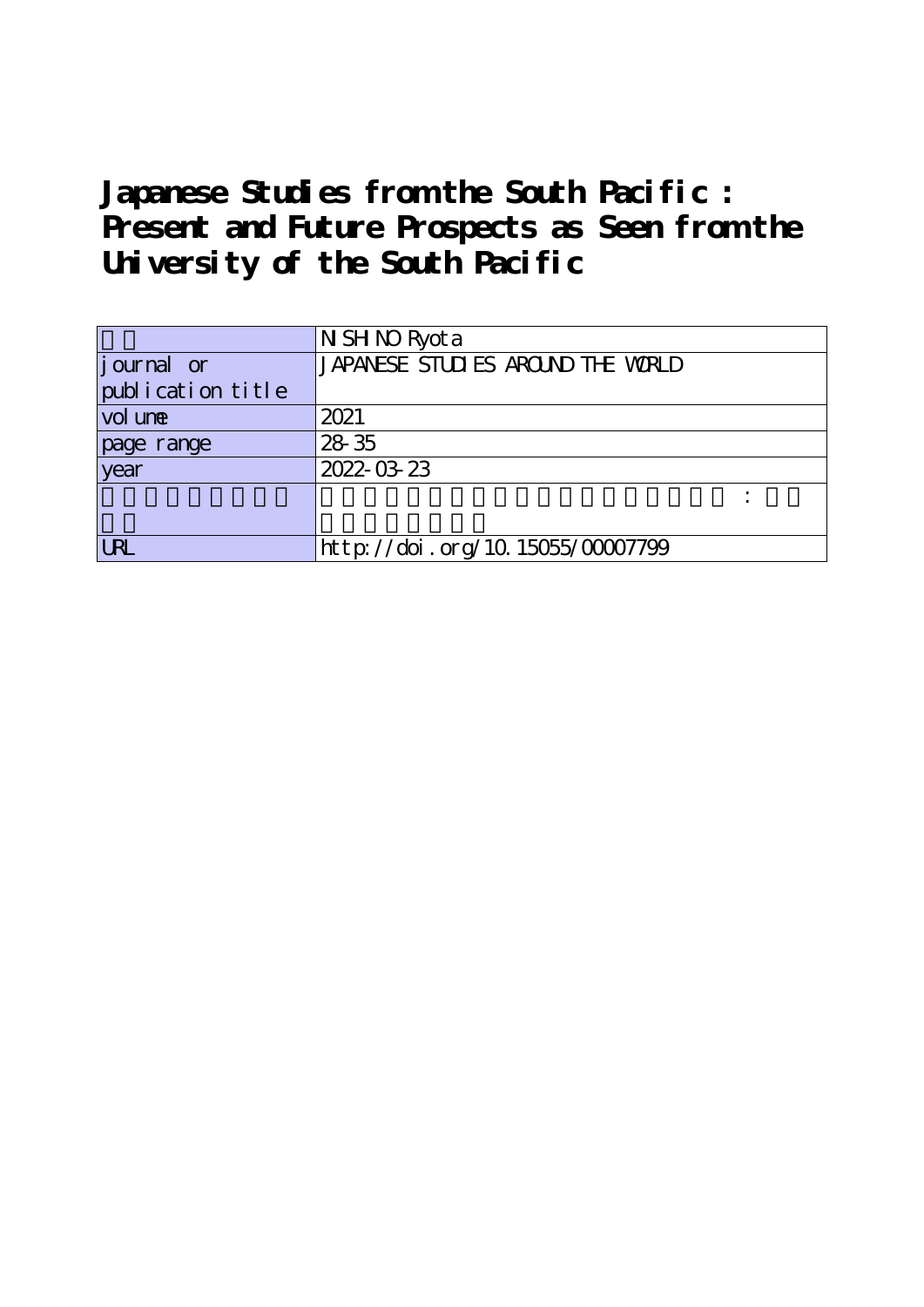## **Japanese Studies from the South Pacifc: Present and Future Prospects as Seen from the University of the South Pacifc**

## NISHINO Ryōta\*

This essay discusses the current status and future prospects of Japanese studies in the Pacifc Island countries with a special focus on the University of the South Pacifc (USP), the largest tertiary institution in the region. At present, there is no provision for Japanese-language tuition or Japanese studies at degree level or by a dedicated department. However, Japan has had a well-established presence in the region over the years at the governmental and grassroots levels, including USP. This could potentially be a foundation for the future development of Japanese as well as Asian studies.

**Keywords**: The University of the South Pacific, the Pacific Islands, Kuranai Doctrine, diplomacy, youth exchange

In the late 1970s, the travel writer Muro Kenji visited Suva, the capital of Fiji. Muro took a special liking to the main campus of the University of the South Pacifc (hereafter USP). He visited the campus twice on his return journey. He declared: "The University of the South Pacific is the most attractive university of all universities I know. First, the name is cool."<sup>1</sup> Mura sensed that the campus was flled with an energy and optimism directed at creating new knowledge for and by the Pacific Islanders. This endeavor had the clear political purpose of dispelling the centuries-old legacy of colonialism in the wake of decolonization across the Pacific nations.<sup>2</sup> Nearly thirty years later, shortly after I arrived at the university in 2012 to take up a lectureship in history, I was reading Muro's travelogue to glean any useful ideas about Fiji. Unsurprisingly, what got me excited even more was Muro's views on the university. Muro's brief impressions led me to wonder about the creation of knowledge that binds the South Pacifc to the whole of the Asia-Pacifc Rim, including Japan. In this essay, I will outline the unique nature of USP and the state of Japanese studies and then turn to potential opportunities for Japanese studies at USP. Some contents draw on my

Specially Designated Assistant Professor, Graduate School of Law, Nagoya University. Senior lecturer in history at the University of the South Pacifc from 2012 to 2021. His research explores the circulation of historical memory in various media, such as school text-books and travelogues.

<sup>1</sup> Muro Kenji 室謙二, *Kaeranai tabi: Supein, Morokko, Fijī* 帰らない旅:スペイン、モロッコ、フィジー, Tokyo: Kyōiku Kenkyūsha, 1980, p. 152.

<sup>2</sup> Ibid., pp. 154–155.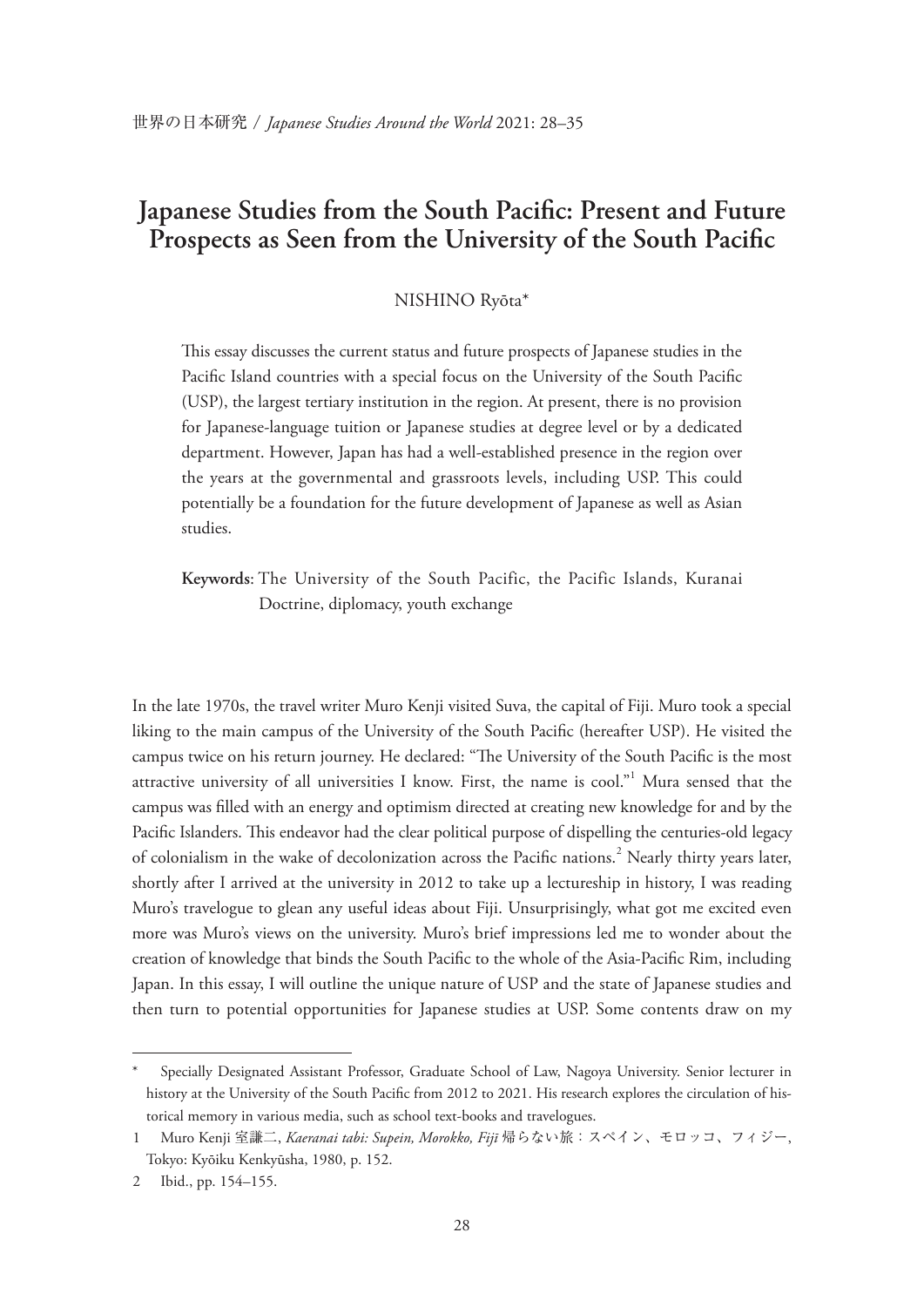experience of working at the university from 2012 to 2021.

A recent visit to USP by Japan's foreign minister, Kōno Tarō, in August 2019, was a signifcant moment in his tour of the Pacifc nations. In his speech, Kōno was conscious that his tour, the frst in thirty-two years since his predecessor, Kuranari Tadashi (1918–1996), could reinforce and reinvigorate the continuing relations between the Pacifc Island nations and Japan. Kuranari's visit was, in a few crucial respects, a product of his time. He served under the third cabinet of Prime Minister Nakasone Yasuhiro (22 July 1986 to 6 November 1987).<sup>3</sup> By the time Kuranari became the foreign minister, Nakasone had developed an interest in the Pacifc Island nations as diplomatic partners and set his sight on curbing the presence of the Soviet Union in the Pacifc. After touring the Pacifc in 1987, Kuranari saw that Japan had established its presence in the Pacifc as an overseas development assistance (ODA) donor in previous decades, and believed that the time was ripe for a clear guideline for Japan's Pacific policy.<sup>4</sup>

Kōno emphasized the mutual oceanic Pacifc connections between the Pacifc Island nations and Japan and reiterated the Kuranari Doctrine, which is known as Japan's diplomatic stance towards the Pacifc Island nations:

1) respect for independence and autonomy;

2) support for regional cooperation;

3) ensuring political stability;

- 4) assistance for economic development; and
- 5) promoting people-to-people exchange.<sup>5</sup>

Kōno went on to list the achievements of Japan's Pacifc diplomacy through multiple projects at both the governmental and grassroots levels to strengthen ties between Japan and the Pacifc region. In particular, Japan emphasizes dispatching volunteers to offer technical assistance and boost education in the primary and secondary sectors. While paying homage to Kuranari, Kōno was ambitious to make his own mark. He envisioned an "Active, Opportunities-filled and Innovative" program to promote a future for the people of the Pacifc nations that make up part of the Indo-Pacifc region. Kōno saw the Japanese and Pacifc Island people work together towards building capacity in maritime issues, climate change, disaster management, and infrastructure development across the Pacific. Furthermore, he pledged an increase in people-to-people exchanges, which entailed the launch of preliminary Japanese-language courses at USP on a trial basis.<sup>6</sup>

Kōno's Pacifc plan shows traces of evolving geopolitical dynamics surrounding the Pacifc Islands between the 1980s and the 2010s. The Cold War dominated the Western diplomatic

<sup>3</sup> Nakasone Yasuhiro (1918–2019) was prime minister of Japan from 1982 to 1987.

<sup>4</sup> H. D. P. Envall, "The Pacific Islands in Japan's 'Free and Open Indo-Pacific': From 'Slow and Steady' Strategic Engagement?," *Security Challenges* vol. 16, no. 1, 2020, p. 66; Kobayashi Izumi, "Japan's Diplomacy Towards Member Countries of Pacific Islands Forum: Significance of Pacific Islands Leaders Meeting (PALM)," *Asia-Pacifc Review* vol. 25, no. 2, 2018, pp. 91–93; William J. Long, "Nonproliferation as a Goal of Japanese Foreign Assistance," *Asian Security* vol. 39, no. 2, 1999, pp. 331–332.

<sup>5</sup> Kōno Tarō, "Tree Pillars for We the People of the Pacifc to Build an Active, Opportunity-flled and Innovative (AOI) Future," speech given at the University of the South Pacifc, 5 August 2019, https://www .mofa.go.jp/fles/000504747.pdf.

<sup>6</sup> Ibid.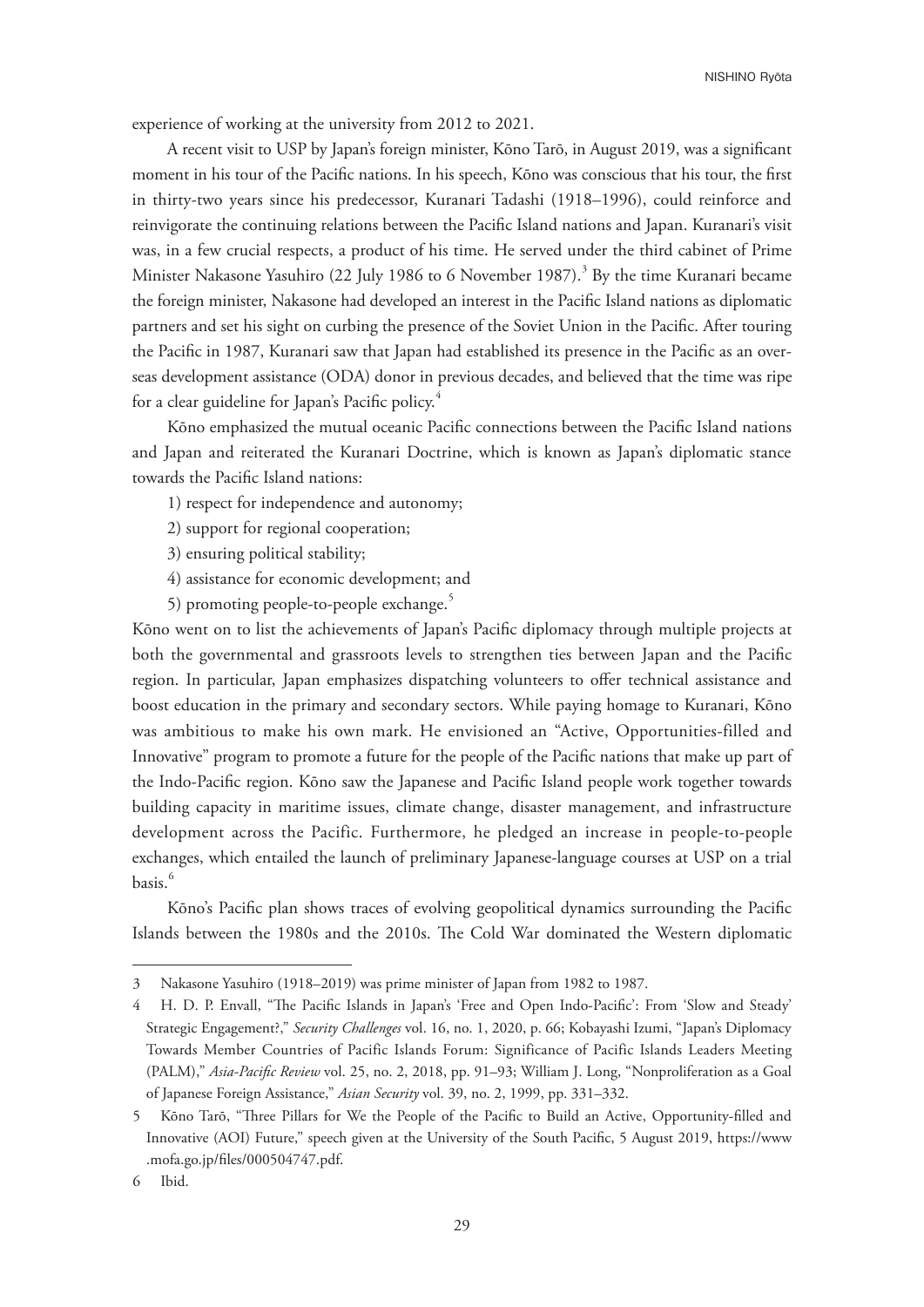agenda in the Pacifc. Japan under Nakasone pursued a pro-American stance. What followed was the Free and Open Indo-Pacifc in response to the more assertive stance that China has taken in the region, particularly in the past decade or so. Kōno's Pacifc plan falls in line with Japan's strategic concerns and commitment to its allies, most notably the United States, Australia, and New Zealand. Weighing the similarities and the diferences between Kuranari and Kōno raises many questions about the future prospects of Pacifc-Japan relations, such as "To what extent does Kōno's Pacifc diplomacy replicate or depart from the Kuranari Doctrine?" and "How do Pacifc Island nations respond to Kōno's overture?" These are the questions international relations and political science specialists can better address. A more pointed question about the state of Japanese studies is, will Kōno bring any tangible and consequential results for the development of Japanese studies in the Pacific Islands, and more specifically at USP? This is one "litmus test" issue that shows the results of Japan's commitment to the Pacifc Island nations with wide-ranging ramifcations.

Before elaborating on the state of Japanese studies, I wish to explain the unique nature of  $USP<sup>7</sup>$  One rare distinction USP can claim is its regional orientation. USP is one of two regional universities in the world (the other is the University of the West Indies). Established in 1968, departing colonial powers anticipated the need for developing the young and the able in post-independence Pacific nations. The total landmass of the twelve member states is close to the size of Denmark, but the total area including the ocean is 33 million sq. km, roughly three times the size of Europe. The total population of the USP region stands at around 1.3 million—ranging from Fiji, with nearly 900,000 people, to Tokelau, with 1,600 people.<sup>8</sup> Today, USP has grown to around twenty thousand students enrolled in diploma, undergraduate, and postgraduate degree programs at fourteen campuses in twelve Pacific Island nations.<sup>9</sup> The largest campus is in Suva, the capital city of Fiji. Students study on campus and by distance—the latter has grown as the university has made a greater commitment to online teaching. Just as the composition of the students refects regional diversity, the academic staf come from not only the Pacifc Islands but also many other countries. The university, its academics, and students are strongly committed to cultivating what they call "Pacifc consciousness" to counter the profound legacy of colonialism and even neo-colonialism. There are also several colleges and private and national universities elsewhere in the Pacific. Furthermore, Papua New Guinea, West Papua, and U.S. territories operate their own education systems. The French territories of New Caledonia and French Polynesia run their own tertiary education institutions: Université de la Polynésie Française, in Tahiti, and Université de la Nouvelle-Calédonie, in New Caledonia. The former offers a preliminary course in Japanese. The latter offers a Bachelor's degree program in the Japanese language. $^{10}$ 

<sup>7</sup> Tis description of the university comes from Nishino Ryōta, "Taiheiyō sensō no kioku to rekishi o kashika suru: Minami Taiheiyō kara miru Higashi Ajia" 太平洋戦争の記憶と歴史を可視化する:南太平洋から 見る東アジア, in Araki Hiroshi 荒木浩 et al., eds., *Japanese Studies: Perspectives from the Pacifc Rim* 環太平洋 から「日本研究」を考える, Kyoto: International Research Center for Japanese Studies, 2021, pp. 101–106.

<sup>8</sup> The University of the South Pacific, "The USP Region," https://www.usp.ac.fj/index.php?id=usp \_introduction.

<sup>9</sup> The member states are the Cook Islands, Fiji, Kiribati, Marshall Islands, Nauru, Niue, Samoa, Solomon Islands, Tokelau, Tonga, Tuvalu, and Vanuatu.

<sup>10</sup> http://www.upf.pf/fr/formations/preparation-lexpression-orale-et-ecrite-en-japonais-0; https://unc.nc/en /formations/bachelor-of-applied-foreign-languages-degree-lea/.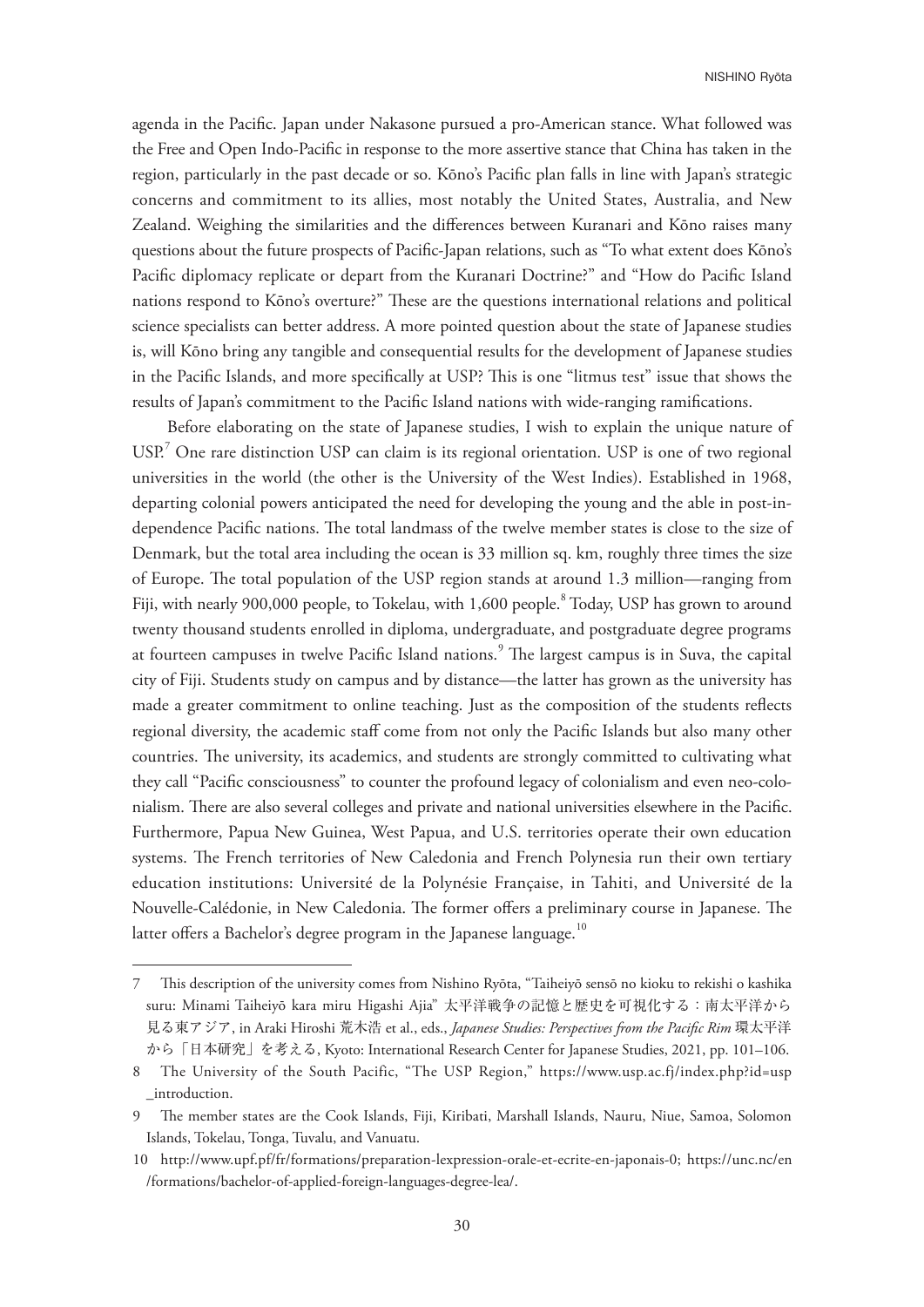In addition to Japan's overseas development assistance to the Pacifc Islands, Japan has had a long association with USP in the provision of infrastructure and opportunities for aspiring students. Since 1988 the Sasakawa Young Leaders Fellowship Fund Scholarship has ofered Masters and PhD scholarships to suitably qualified candidates in the social sciences and humanities.<sup>11</sup> The Japanese financial commitment to the university accelerated in the 2010s. The Japanese Grant Aid Project provided 3,133 million yen (about US\$28.4 million as of July 2021) to build the ICT Centre with the satellite and internet infrastructure to support online learning across all the member nations of USP and its campuses. Adjacent to the ICT Centre is a multi-purpose fourhundred-seat lecture theater.<sup>12</sup> During the 2010s USP launched youth-oriented initiatives such as study tours named Kizuna and JENESYS programs.<sup>13</sup> Political scientist and President of Japan Society for Pacifc Island Studies (Taiheiyō Shotō Gakkai 太平洋諸島学会) Kobayashi Izumi believes that the expansion of these programs is "a countermeasure against China" who was fexing its diplomatic muscle in the Pacific region in the  $2000s$ .<sup>14</sup> Suffice to say that the Confucius Institute opened its door on the Suva campus in 2012 and is now ofering a minor program in Mandarin and setting up satellite centers on USP campuses outside Fiji.<sup>15</sup> Nevertheless, despite the steady people-to-people initiatives, or to put it more bluntly, measures to "win the hearts and the minds" of the Pacifc people, teaching about Asia is still lagging behind.

The abovementioned context paints a picture of the macro-level partnership between the university, the region, and Japan occurring at the infrastructural and grassroots levels. Indeed, Japan's material presence across the Pacifc Islands today is ubiquitous at schools and the university. But this raises questions: Does the university teach anything about Japan or Asia? What is the state of Japanese and Asian studies at USP? The short answer is that it is still in its infancy. The absence of a dedicated department or center for Japanese or East Asian languages and studies means that there is an unfortunate lack of focus for Asia-oriented researchers and students, with the notable exception of the Confucius Institute founded by the Chinese government that opened in 2012. The university currently offers two undergraduate courses on East Asia: one on post-1945 international relations of East Asia in political science; the other, which I created and coordinated, is a history of East Asia in the nineteenth and twentieth centuries. Part of my role at USP was to create a history course on East Asia to enhance students' "Asia literacy." A critical and historical awareness of East Asia, as I envisaged, would enable the graduates to better engage with people of East Asia.

The shortage of academic staff with the requisite expertise in Asia presents challenges in producing undergraduates who will pursue further studies or professional careers in Asia-related

<sup>11 &</sup>quot;Te Sasakawa Young Leaders Fellowship Fund [Sylf] Scholarships," https://www.sylf.org/institutions /the-university-of-the-south-pacifc/.

<sup>12 &</sup>quot;Japan Pacifc ICT Centre–Multipurpose Teatre–Laucala Campus," https://www.usp.ac.f/index.php?id =11599. It is signifcant and symbolic that Kōno delivered his speech in this lecture theater.

<sup>13 &</sup>quot;The JENESYS Programme," https://international.usp.ac.fi/programs/jenesys/.

Both Kizuna and JENESYS programs are Japanese government initiatives with the view to promote mutual friendship and understanding between Japan and the participating nations in East Asia, Oceania, and North America.

<sup>14</sup> Kobayashi, "Japan's Diplomacy towards Member Countries of the Pacifc Islands Forum," p. 99. Envall agrees with Kobayashi's assessment. Envall, "'Free and Open Indo-Pacifc,'" p. 67.

<sup>15 &</sup>quot;Confucius Institute at the University of the South Pacifc," https://www.usp.ac.f/index.php?id=10988.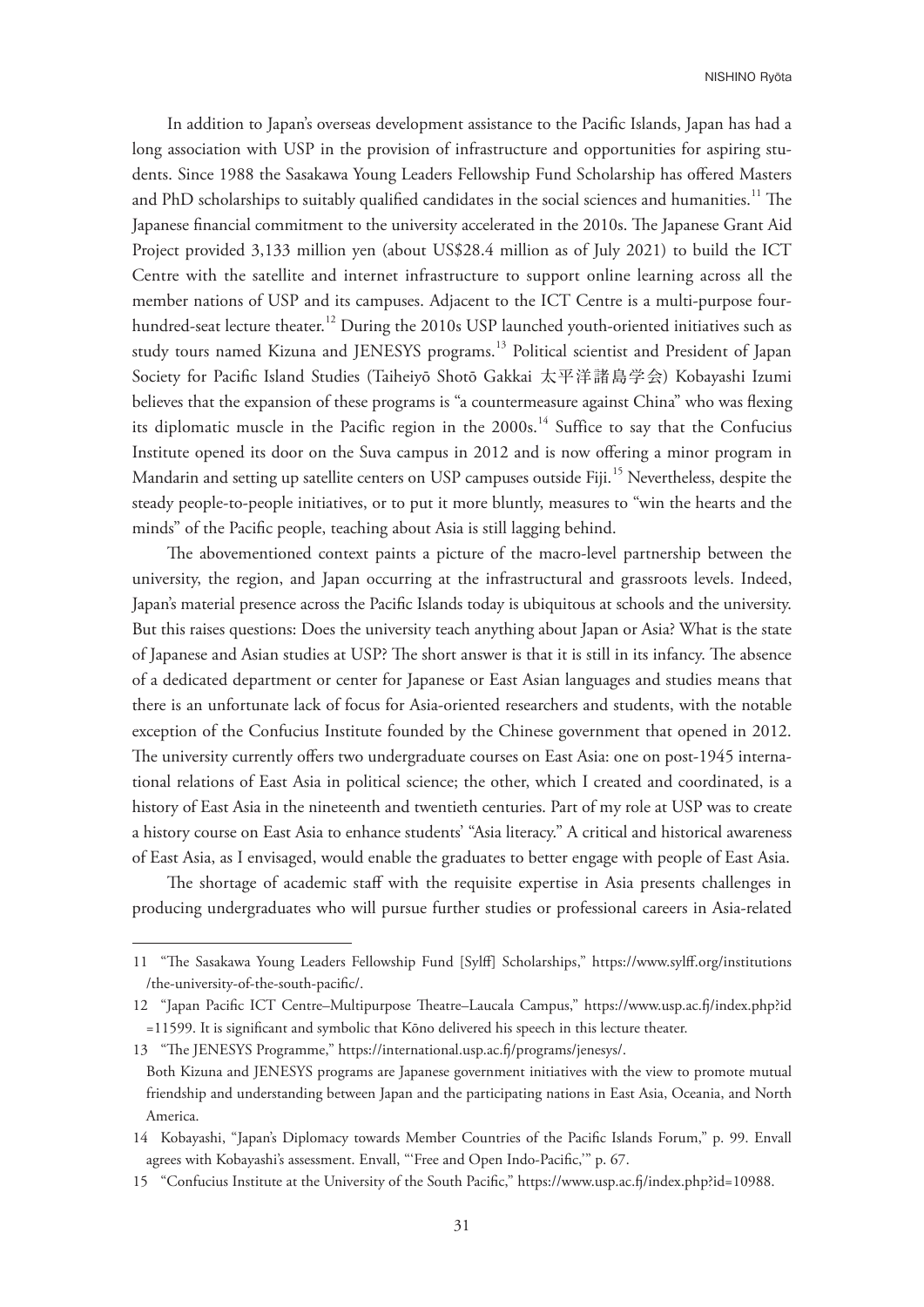felds. Despite the lack of opportunities to study about Asia, the Pacifc Islanders know much about Asia through sustained contact with itinerant and permanent migrants and business. Today, ports dock vessels from Asia; streets are awash with Japanese and Korean cars; Tonga exports pumpkins to Japan; and some students study on scholarships at tertiary institutions and gain work experience in East Asia. Furthermore, rugby players from Tonga and Fiji on Japanese teams make part of global athlete migration. The trades stand in contrast to the shortage of "Asia experts" in the Pacific. This is a sobering indication of the economic power between metropolitan nations and developing nations.

The absence of dedicated Japanese studies or East Asian departments does not mean a complete absence of Asia- or Japan-minded researchers.<sup>16</sup> One of the most dedicated researchers on Pacifc-Japan relations is political scientist Sandra Tarte whose expertise is in the international relations of Pacifc Island nations and East Asia. Tarte's *Japan's Aid Diplomacy and the Pacifc Islands* looks into the rise of Japan as an aid donor nation to the Pacifc Islands during the 1980s. She demonstrates how Japan's long-standing interests in fsheries—tuna in particular—underpinned Japan's policy. In the mid-1980s Japan aligned its aid policies with the United States to contain the Soviet Union. Meanwhile, Pacifc Island nations have found themselves having to balance how best to enhance national self-interest and regional interest. The Pacific Island nations' negotiations with Japan's fshing quota is one example of this tension between the national, regional, and international domains.<sup>17</sup>

Following Tarte, a former professor of Pacifc studies at USP, Ron Crocombe (1929–2009), turned his attention to Pacifc-Asia relations towards the end of his decades-long academic career. In *Asia in the Pacifc Islands: Replacing the West* (2007), Crocombe argues that the growing presence of Asians in the Pacifc suggests that the Western powers can no longer assume dominance in strategic and economic spheres as a historical continuation of the colonial era.<sup>18</sup> The changing circumstances led Crocombe to call on Pacifc Islanders to plan for a future in which relationships with Asian states gain more signifcance. He is quick to point out that the relationships rest on a centuries-long trajectory. Crocombe distinguishes four major waves of historical connections between the Pacific Islands and Asia. The first is the migration of the original Pacific Islanders from Taiwan. The second is a small number of migrant laborers from Asia after the eighteenth century that came with the Western colonial powers. From the vantage point of the mid-2000s, at the time of writing, Crocombe recognizes that the Pacifc Islands were on the cusp between the third and the fourth waves. In the preceding forty years, low- to semi-skilled workers from Asia came to the Pacific to work in primary and service industries. The fourth and current wave of informal and mostly unquantifed migrants fall through the cracks of formal systems of migration and governance and engage in the extraction of natural resources—both on land, such as forestry and minerals, and marine resources in the vast Pacifc Ocean.

Then, as if to pick up where Tarte left off, Crocombe outlines the Asian states' overtures over the Pacifc Island countries through aid and loans. In particular, the checkbook diplomacy of

<sup>16</sup> Nishino, "Taiheiyō sensō no kioku," p. 102.

<sup>17</sup> Sandra Tarte, *Japan's Aid Diplomacy and the Pacifc Islands*, Canberra: Australian National University, 1998.

<sup>18</sup> Ron Crocombe, *Asia in the Pacifc Islands: Replacing the West*, Suva: Institute of Pacifc Studies Publications, 2007.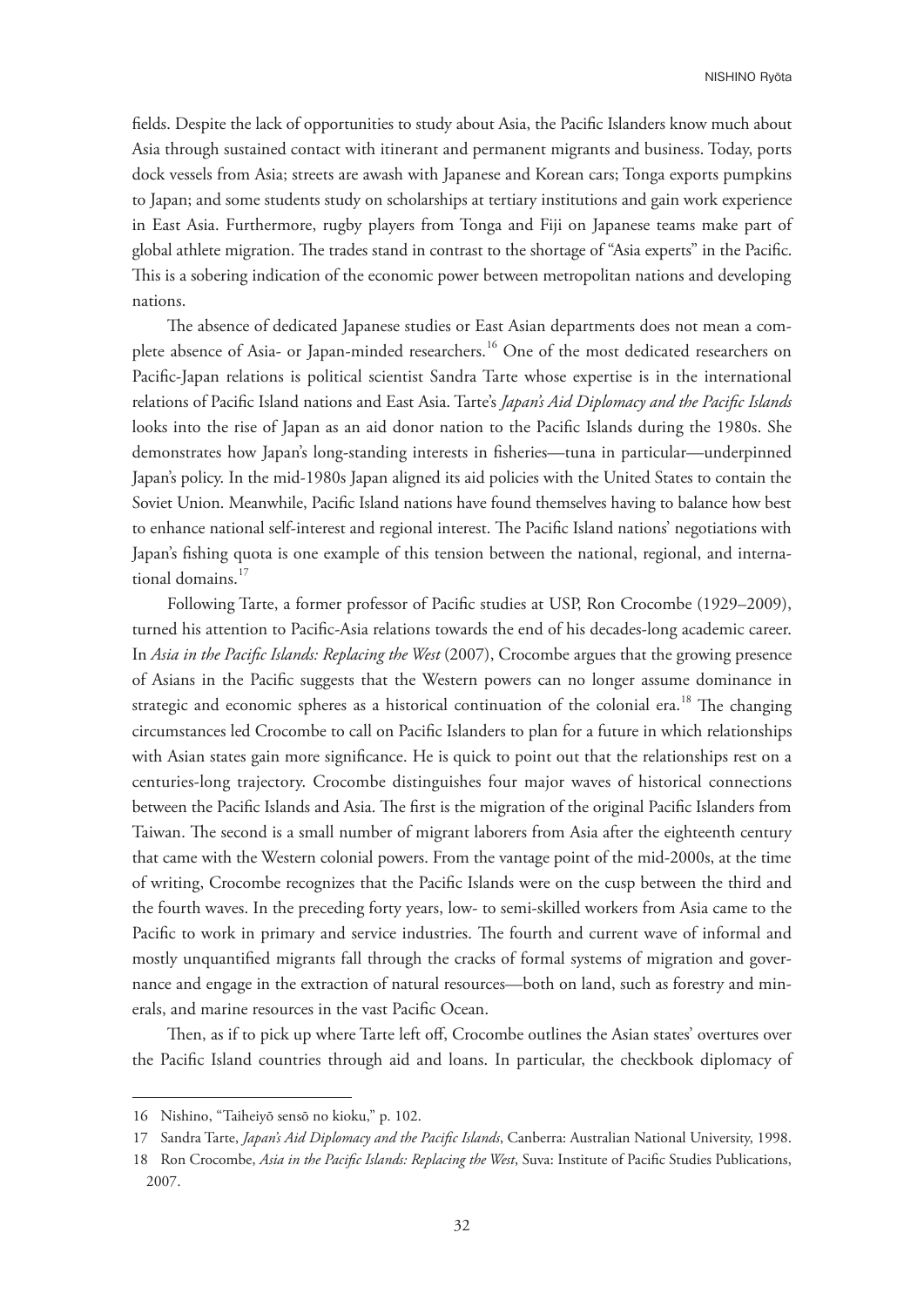Taiwan and China, as he observes, refects the intense rivalry between the two nations and their desire to gain diplomatic and economic advantages. Crocombe further cautions against a new Cold War emerging between China and the United States, which possesses military bases and strategic interests in the region. Crocombe's words turned out prescient as the Pacifc Island nations have found themselves embroiled in the intensifying geopolitical rivalry. The imbalance in scale between Asian states and Pacifc Island states can even accentuate the facile assumption of fragile, vulnerable Pacifc Island states, much to the detriment of the political agency that Pacifc Island nations can exercise individually or as a collective.<sup>19</sup>

The Pacific region's quiet turn to Asia proves Crocombe's forecast to be prescient. However, the recent situation does not instantly remove the legacy of colonialism that took root in local societies, such as the use of the English language and Christianity. Indeed, years of independence may have fostered local as well as regional Pacifc identities. Encapsulating the desire for the Pacifc Islands to be united was the famous assertion by another former academic at USP, Epeli Hauʹofa (1939–2009). Following decades of independence of a number of Pacifc countries up to the 1980s, Hauʹofa called for a renaissance in the mindset of the Pacifc Islanders away from the Western legacy of geographical divisions of the Pacifc Islands into Melanesia, Micronesia, and Polynesia and urged us to think of Oceania as a more holistic alternative. This is no mere name change. He considers the ocean to be the waterway that connects the islands.<sup>20</sup> In retrospect, Hau'ofa recalled that his reorientation was a reaction to the stereotypical assumptions steeped in the colonial and imperial imagination of the Pacific as "too small, too poorly endowed with resources, and too isolated from the centres of economic growth for their inhabitants ever to be able to rise above their present condition of dependence on the largesse of wealthy nations."<sup>21</sup> Hau'ofa inspires a regional Oceania but, as with all grand political projects, it is a work in progress. Meanwhile, imagining meaningful engagement with the "big neighbors" may be the next step as sustained interactions between the Pacifc and Asia continue.

The USP scholars are well aware that geopolitics and the economy of scale are key determiners in the Pacific-Asia and Japan relationships. The Pacific-Japan relationships at governmental level and the people-to-people interactions mean that given the opportunity, Japanese studies, or Asian studies for that matter, has the potential to flourish. Of a plethora of potential suggestions and strategies, one possibility lies in forging institutional connections between USP and Japanese institutions and academics, and a sizable number of Japanese scholars have conducted studies on the Pacifc Islands. For instance, Japan has academic associations dedicated to the study of the Pacifc Islands, especially in felds such as anthropology, development studies, and political science,<sup>22</sup> and these strengths are reflected, for example, in the publication of three reader-friendly

<sup>19</sup> Two recent documentaries that most clearly illustrate the conditions of the Pacifc Island nations and the people are journalist John Pilger's *The Coming War on China* (2015), http://johnpilger.com/videos/the -coming-war-on-china, and flmmaker Nathan Fitch's *Island Soldier* (2017), https://www.islandsoldiermovie .com/.

<sup>20</sup> Epeli Hauʹofa, *We are the Ocean: Selected Works*, Honolulu: University of Hawaiʹi Press, 2008, p. 32.

<sup>21</sup> Ibid., p. 29.

<sup>22</sup> Examples of these are associations are the Taiheiyō Shotō Gakkai 太平洋諸島学会 (Japan Society for Pacifc Island Studies) and Nihon Oseania Gakkai 日本オセアニア学会 (Japan Society for Oceanic Studies).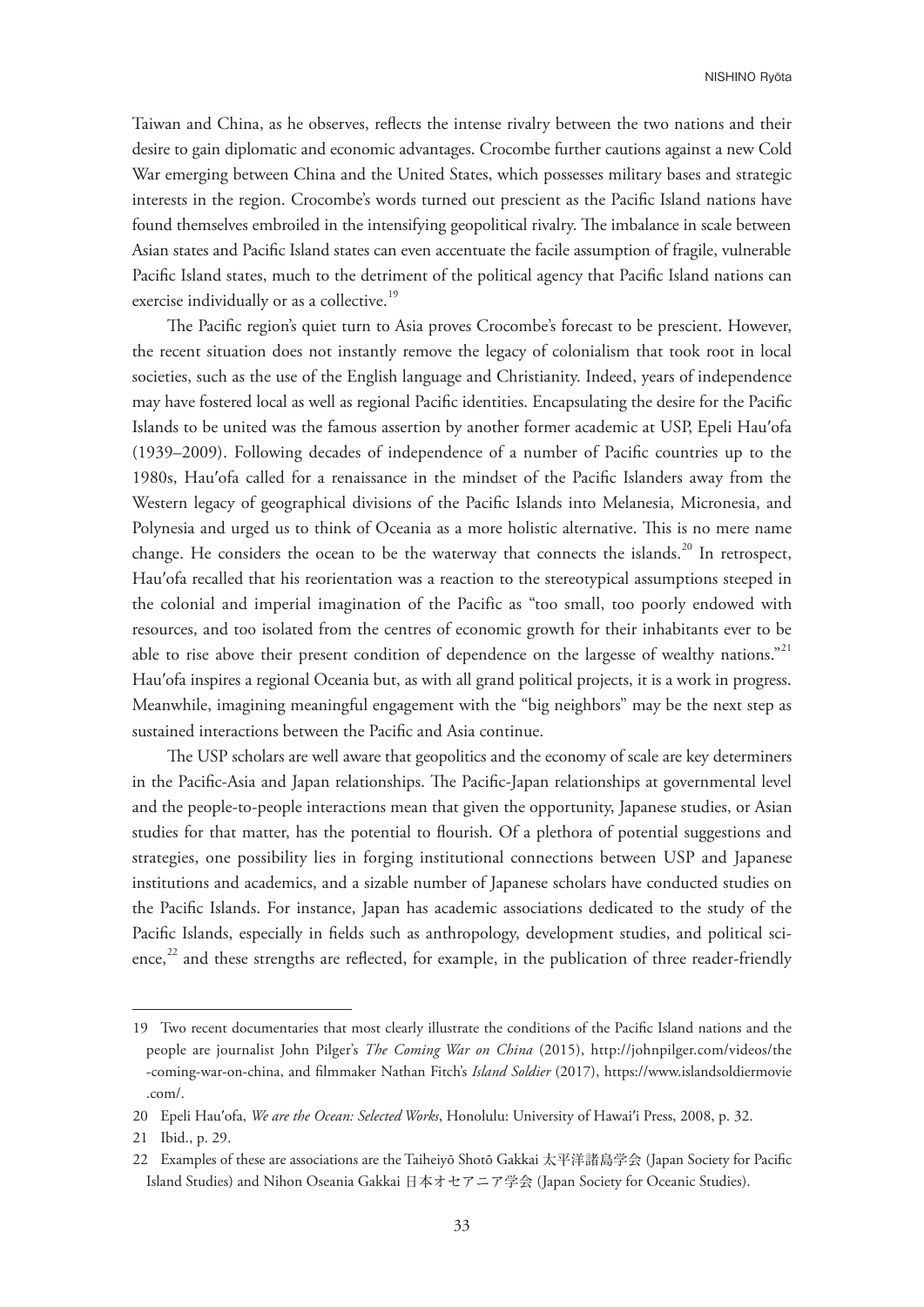anthologies on the Pacific Islands.<sup>23</sup> Despite the valuable work of these scholars, the audience is limited to Japanese-speaking scholars at the expense of those who lack the requisite profciency in Japanese to appreciate how the Japanese scholarly community "do" Pacifc studies. So, what can we do?

If past scholarly endeavors can be of any useful indication, a collective report published in 1991, "Prospect for Demilitarization and Autonomy in the South Pacifc," could provide inspiration to the present and future generations of scholars in Japan and the Pacifc region to work together towards productive ends. At the center of the initiative was Satow Yukio at Hiroshima University. The project arose out of mutual interest and concern that the Pacific Island countries and Japan unfortunately bear the brunt of nuclear weapons and pollution and have developed strong anti-nuclear sentiments. In Japan, the memories of the atomic bombs galvanized pacifst sentiments bolstered by an anti-nuclear stance—the latter was reinforced by the Lucky Dragon incident in 1954.<sup>24</sup> The escalation of the Cold War and nuclear weapons testing in the Pacific beset the Pacifc Island countries with anxiety over the health and welfare of their populations. Such concerns grew into the South Pacifc Nuclear Free Zone Treaty in 1985. Of the six contributors to the report, Vijay Naidu and Satendra Prasad were from USP, and the other four (Satow Yukio, Katsumata Makoto, Ronni Alexander, and Sato Motohiko) from Japanese universities. The report is a testament to the multiple challenges the issue of nuclear weapons has created.<sup>25</sup>

In today's globalizing and highly integrated world, the imminent and tangible threats of climate change and increased vulnerability to natural disasters demand concerted action and the pooling of collective wisdom. Rising sea levels across the Pacifc Islands pose serious threats to the livelihood of the people, as nuclear testing and its ongoing legacy cast a long shadow over the islands today. Japan also faces a similar combination of environmental hazards and nuclear radiation. The triple disaster that devastated the Tōhoku region on 11 March 2011, cast grave doubt on the nuclear power plants that had oiled the cogs of the global economic system that ultimately contributed to climate change. The common problems both Japan and the Pacific Islands face today demonstrate the insidious political economy of nuclear energy. Addressing the double perils of climate change and the nuclear legacy deserves solutions based on global cooperation.

<sup>23</sup> The following three volumes are part of the Area Studies Series by Akashi Shoten 明石書店: Ishimori Daichi 石森大知 and Niwa Norio 丹羽典生, eds., *Taiheiyō shotō no rekishi o shirutame no 60-shō* 太平洋諸島の歴史 を知るための 60 章, 2019; Intō Michiko 印東道子, ed., *Mikuroneshia o shirutame no 60-shō* ミクロネシア を知るための 60 章, 2nd ed., Tokyo: Akashi Shoten, 2015 [2005]; and Yoshioka Masanori 吉岡政徳 and Ishimori Daichi 石森大知, eds., *Minami Taiheiyō o shirutame no 58-shō: Meraneshia Porineshia* 南太平洋を知 るための 58 章:メラネシア ポリネシア, Tokyo: Akashi Shoten, 2010.

<sup>24</sup> In March 1954, a Japanese fshing vessel named *Daigo Fukuryūmaru* 第五福竜丸 ("Lucky Dragon no. 5") was sailing near the Marshall Islands at the time of the Castle Bravo nuclear weapon test conducted on Bikini Atoll in the Marshall Islands. All twenty-three crew members on *Daigo Fukuryūmaru* were exposed to and suffered from the nuclear fallout. See, for instance, Ōishi Matashichi and Richard Falk, "The day the Sun Rose West: Bikini, the Lucky Dragon and I," *Te Asia-Pacifc Journal: Japan Focus* vol. 9, issue 29, no. 3, 19 July 2011, https://apjjf.org/2011/9/29/Richard-Falk/3566/article.html.

<sup>25</sup> Satow Yukio, ed., "Prospect for Demilitarization and Autonomy in the South Pacifc," *IPSHU Research Report Series* 16, Hiroshima: Institute for Peace Science Hiroshima University, 1991. The second report published in 1994 and also edited by Satow Yukio has only one contributor from USP, Satendra Prasad. To the best of my knowledge no subsequent report has been published.